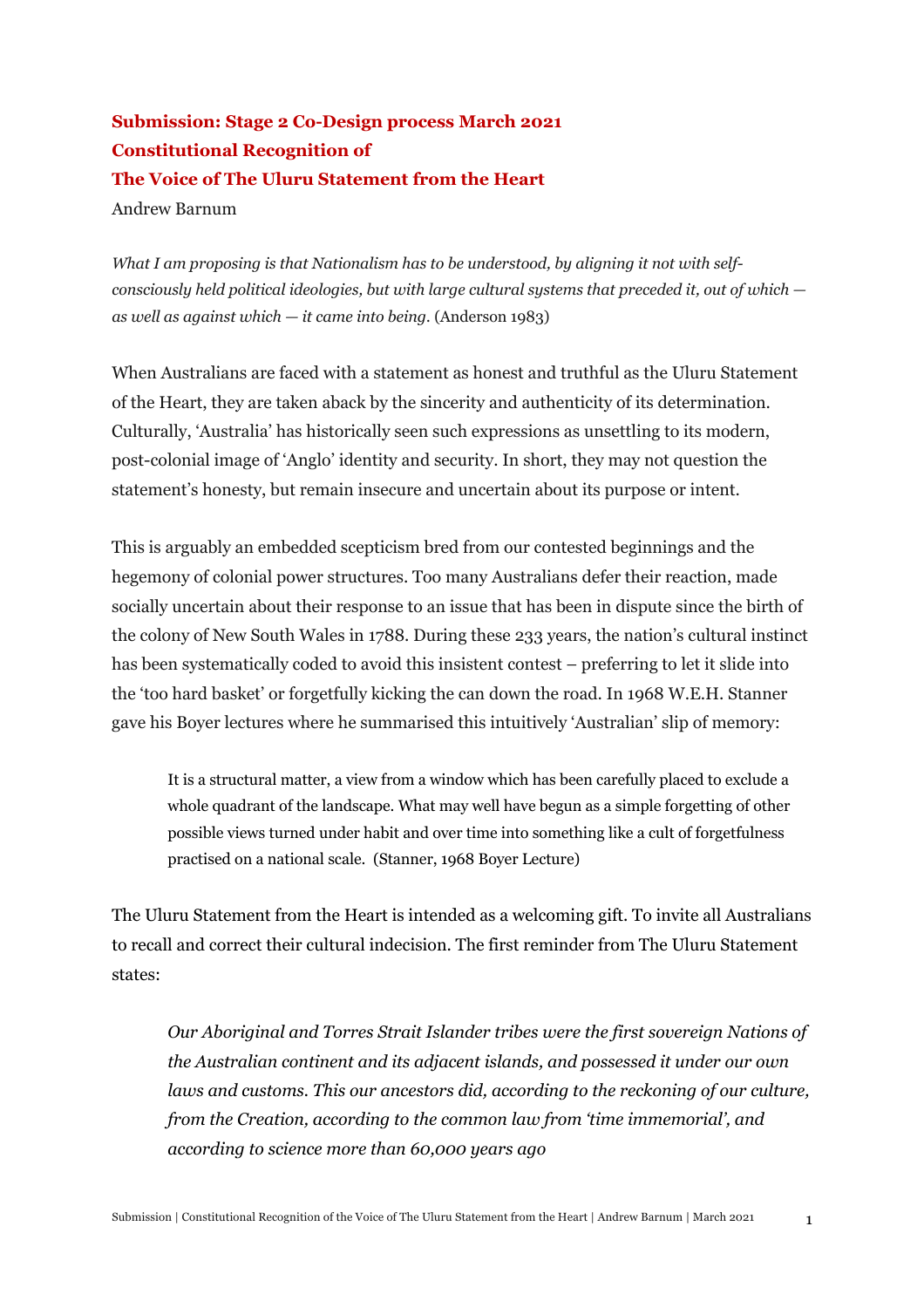This gesture is not a demand. It is a statement of historical fact. The Voice of The Statement co-exist on this continent. This is an overture to recognise that any ownership of this land is 'an assumption' declared by an experienced British colonial mindset informed by the legal concept of 'Terra Nullius': then goes on to confirm its honest intent of creating an understanding for all Australians to

 Terra nullius is a Latin term meaning "land belonging to no one". British colonisation and subsequent Australian land laws were established on the claim that Australia was terra nullius, justifying acquisition by British occupation without treaty or payment. This effectively denied Indigenous people's prior occupation of and connection to the land. (The Mabo Case Decision | Terra Nullius | Australians Together, 2021)

 This 'assumption of ownership' was legally tested and overturned by the Mabo Case in 1991 indigenous people's land rights. The Voice of The Statement re-enforces that ruling, but castes indigenous connection to this continent in a different transactional light. This deeper relationship to country and custom are conditions regarding ownership of the sovereignty of (Australians Together, 2021) a landmark decision that overturned Terra Nullius in favour of ancestral soil, not real estate. From the Uluru Statement:

 *This sovereignty is a spiritual notion: the ancestral tie between the land, or 'mother nature', and the Aboriginal and Torres Strait Islander peoples who were born with our ancestors. This link is the basis of the ownership of the soil, or better, of sovereignty. It has never been ceded or extinguished, and co-exists with the sovereignty of the Crown. therefrom, remain attached thereto, and must one day return thither to be united* 

 I believe that the most profound bequest of The Voice of the Uluru Statement is the promise of cultural recognition as an appeal to 'complete' ourselves as fully formed citizens through binding our modern understanding of being an Australian to an ancient one. (Pearson 2021)

 *With substantive constitutional change and structural reform, we believe this ancient sovereignty can shine through as a fuller expression of Australia's nationhood.* 

 Noel Pearson translates this passage best: '*Australia doesn't make sense without recognition, Australia is incomplete without recognition*' (Pearson, 2021).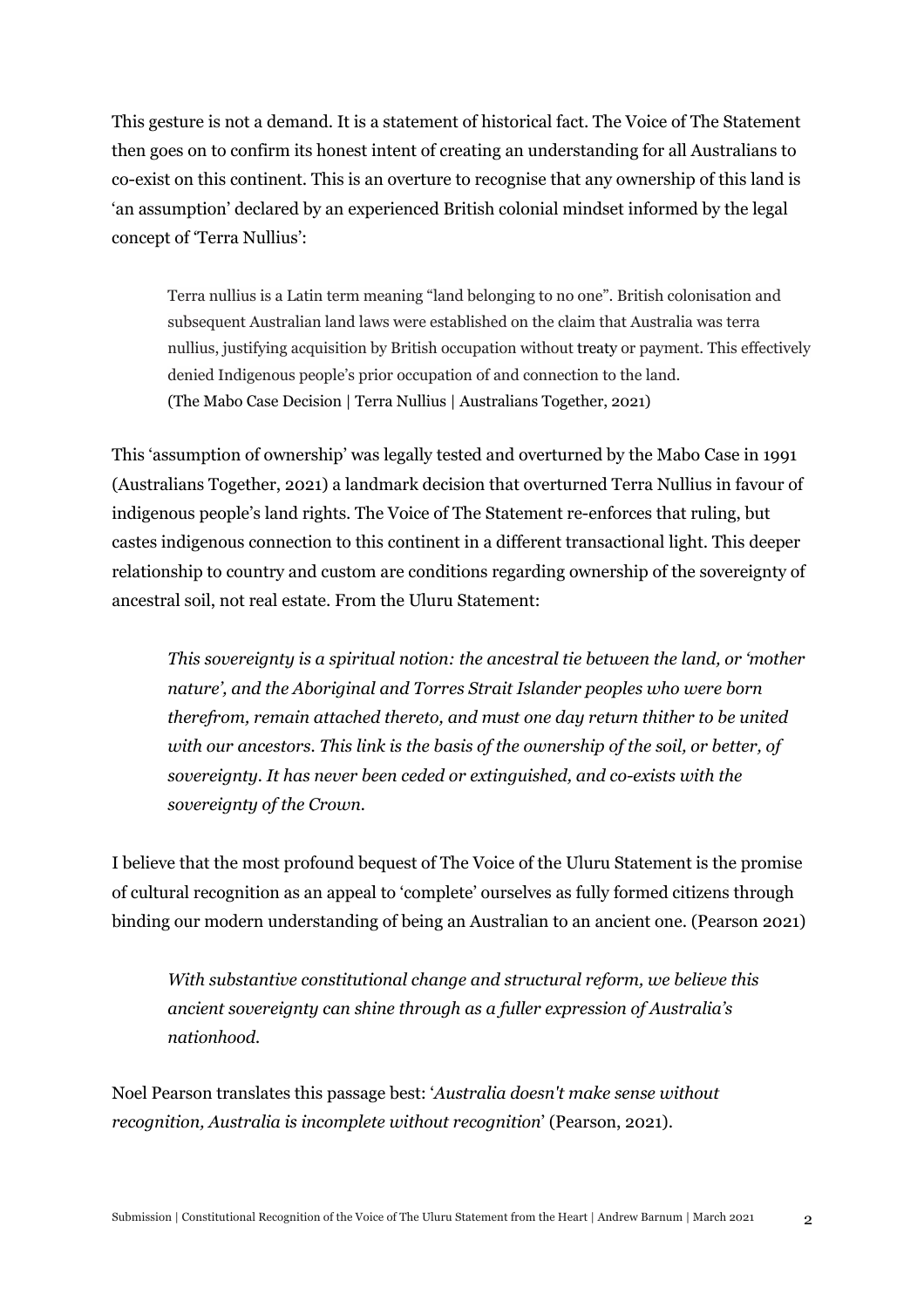The simplicity of this transformative cue points to 'closing the gap' of understanding between all Australians, not only as a measurement of a Federal initiative's goal (Closing The Gap, 2021), but as recognition of a malignant absence of cultural reparation. This irresolution has scarred our nation's multi-cultural identities at home and globally. Our reticence and cultural indecision is underlined through shameful data:

 *Proportionally, we are the most incarcerated people on the planet. We are not an unprecedented rates. This cannot be because we have no love for them. And our youth languish in detention in obscene numbers. They should be our hope for the innately criminal people. Our children are aliened from their families at future.* 

 The Voice of the Uluru Statement from the Heart seeks to remove cultural obstacles and broaden Australia's understanding of its *future* self. Here it offers an honest clarity of purpose. Without recognition of The Voice we remain adrift from the collective compact of Australia's multi-national 'imagined community' (Anderson 1983). Pearson concludes:

 How could there be an Australia without its Aboriginal and Torres Strait Island Indigenous peoples? As long as its Indigenous peoples remain unrecognised, then Australia is an absurdity, a nation missing its most vital heart. Indifference and denial might have worked in the past but plainly today there are far too many Australians determined to stand with Indigenous peoples in rejecting the old idea of Australia. It's a disgrace they [the government] have opposed truth telling and the talks about treaty, and if we had a voice we think that would make it much harder for them to say no to things that are so obvious that this nation should achieve. (Pearson 2021)

Senator Pat Dobson, another one of our most tireless indigenous advocates, also reiterates the glaring inevitability of this moment:

 Begin the truth-telling process so the stories here that everyone could tell you get well and truly understood in the public space, so we don't have to pussy foot around with more and more delays waiting for someone to come to the numbers in the backbench. This government, whether it's got an appetite or not, it's got an obligation, a clear obligation given to it by the '67 referendum to occupy the space if necessary, to pass laws in favour of First Nations people in collaboration with states. (Dodson in Pearson 2021)

 The Voice has made the obligation for all Australians crystal clear. This is not 'a third- chamber of government' as unjustifiably stated as a coded cultural reflex by Prime Minister's Malcolm Turnbull and then Scott Morrison (Karp, 2021).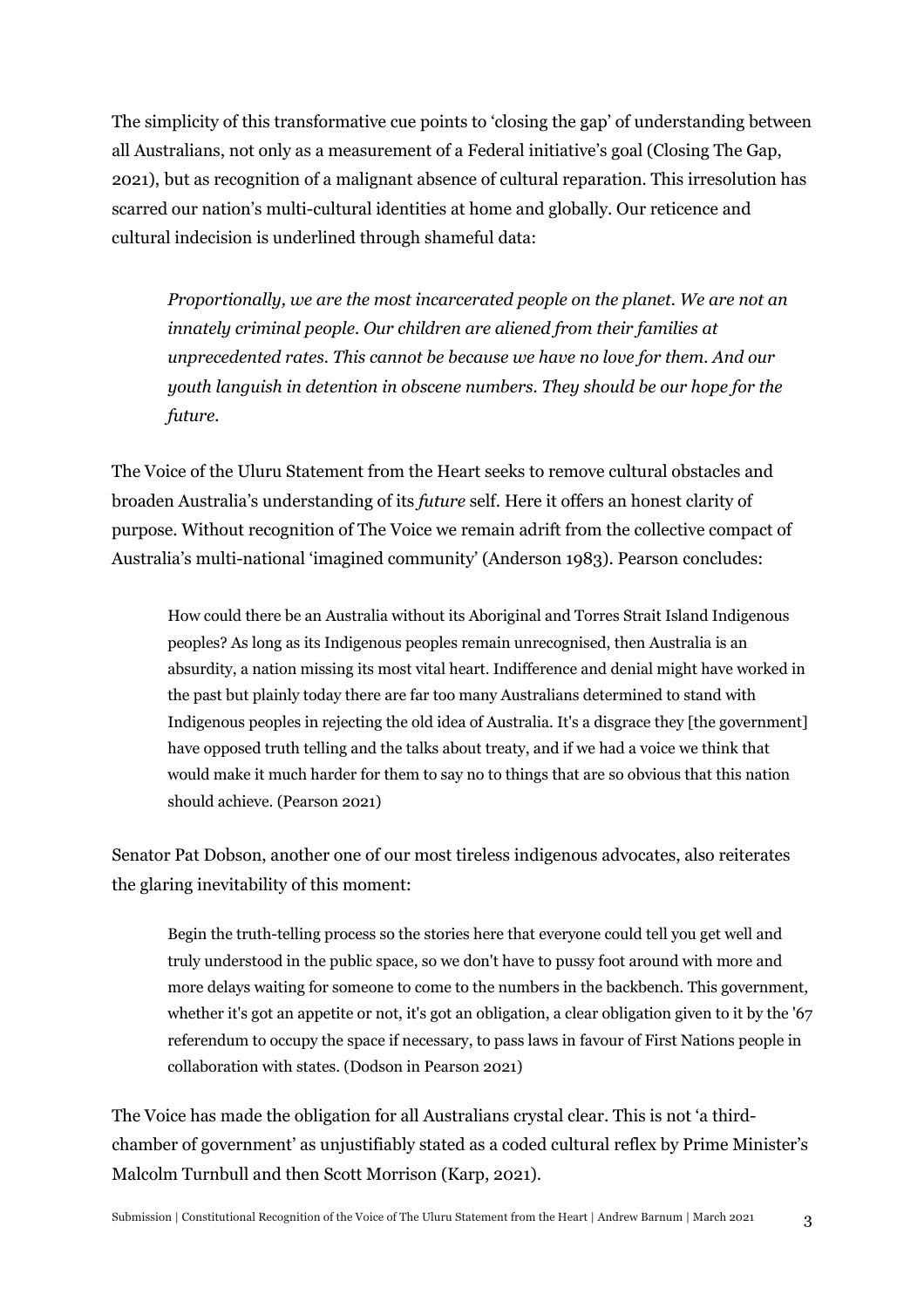This is about recognition and acceptance of inescapable facts to stabilise a whole-hearted national identity, and the promise of a treaty to end the 233 year-old contest of ancestral custodianship. The Voice seeks to address a cultural imbalance that has dogged our national cultural progression for far too long:

 *These dimensions of our crisis tell plainly the structural nature of our problem. This is the torment of our powerlessness.* 

 By enshrining The Voice in our Australian constitution, a newly *completed* cohort of recalcitrant understanding, but coming clean with ourselves as honest Australians, and placing a revised determination at the core of our citizenship. Australians will inspire and celebrate a coming of age. Not tinkering at the edges of a

 has already begun with State Governments instituting the Makaratta process (Treaty in Victoria | Victorian Government, 2021). The proposition of the voice's invitation is a nationally compelling cultural moment that we dare not avoid. I encourage every citizen of this country to get behind this unifying movement and walk The Voice of the Uluru Statement of the Heart into our Australian Constitution for future generations. Accept this generous gift of future nationhood with honesty, gratitude and optimism. This proclamation is both an endowment and a validation of indigenous people's legitimate claim for a stake in our collective future that's been hard-won. The process of truth-telling

We seek constitutional reforms to empower our people and take a rightful place in  *our own country. When we have power over our destiny our children will flourish. They will walk in two worlds and their culture will be a gift to their country.* 

 *We call for the establishment of a First Nations Voice enshrined in the Constitution.* 

 *Makarrata is the culmination of our agenda: the coming together after a struggle. It captures our aspirations for a fair and truthful relationship with the people of Australia and a better future for our children based on justice and selfdetermination* determination.<br>We seek a Makarrata Commission to supervise a process of agreement-making

 *between governments and First Nations and truth-telling about our history.*